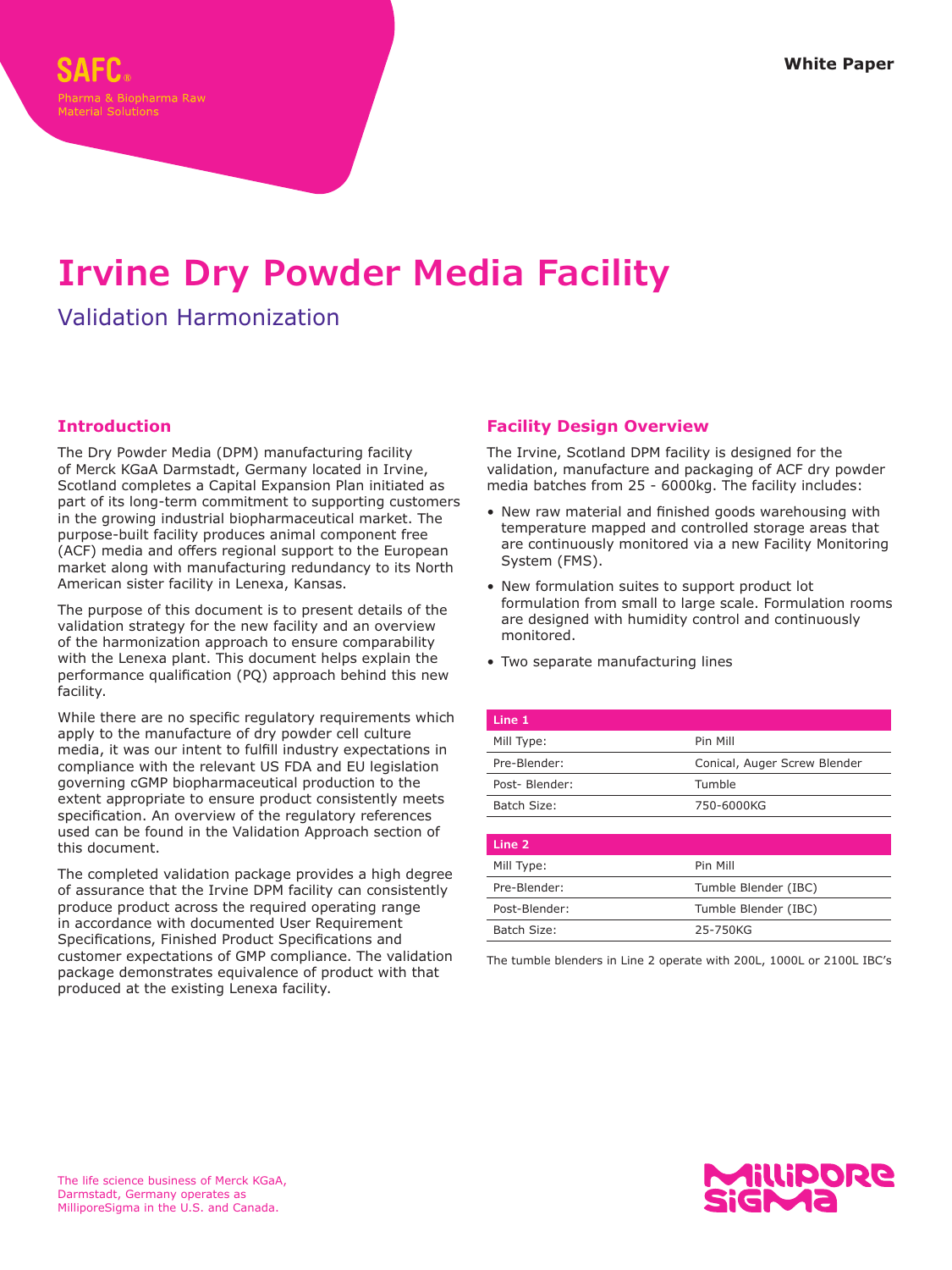We have many years of experience working with equivalent blending and milling technologies in our global operations.

- Process rooms are supplied by dedicated HVAC systems where appropriate, environmentally controlled and monitored via the FMS.
- Validated cleaning processes for all equipment including Clean-In-Place (CIP) processes for fixed equipment and pipework, Clean-Out-Of-Place (COP) wash room and an automated IBC washer. All cleaning processes utilize industry recognized

CIP-100® and include a purified water final rinse followed with a defined drying cycle.

- New Purified Water (PW) plant and distribution loop producing EP/USP grade PW
- Clean compressed air and clean nitrogen supply and distribution.

## **Validation Approach**

All validation work was carried out in accordance with recognized standards and guidance for the validation of the new facility. This included Good Manufacturing Practice as defined in 21 CFR Parts 210 and 211, 21 CFR Part 11, EU Orange Guide, GAMP 5 and ISPE guidance on utilities, commissioning and qualification. These references are fully defined within the Irvine DPM Facility Validation Master Plan (V12-303-VMP).

Engineering studies were carried out as a precursor to formal qualification. These studies were used to develop the key process parameters that were used during performance qualification (PQ).

Due to the level of flexibility required by the DPM facility, it was not possible to exhaustively test the entire range of products and operational parameters. Qualification has therefore been designed using a risk based approach to define a range representative of routine use, for example using representative products and maximum/minimum operating parameters. High level details of the validation strategies for key activities are presented within this document.

## **Equipment Qualification**

Equipment design and qualification followed the principles outlined in recognized industry guidance documents, for example the ISPE baseline® guides. All equipment was qualified to demonstrate compliance with approved User Requirement Specifications.

The facility was broken down into systems to facilitate qualification. Each system and component were subject to an impact assessment to determine criticality. Criticality was defined based on potential impact on product quality using the designations of direct, indirect and no impact. The level of qualification testing required was determined based on these assessments.

Direct impact systems were subject to formal design review, installation qualification (IQ) and operational qualification (OQ). Factory acceptance testing (FAT) and site acceptance testing (SAT) were carried out on major items of equipment where appropriate. Critical control systems were validated based on current GAMP guidance. All systems were subject to Good Engineering Practice.

This strategy is consistent with the approach used at the Lenexa facility.

Details pertaining to the PQ of critical systems are outlined below.

## **Process Validation**

The process validation strategy for the Irvine facility is a matrix based approach consistent to that of the Lenexa site and designed to comprehensively support the increased level of flexibility required for the facility. A matrix which brackets batch volume and representative media in each production line has been developed as the basis for validation. Successful process validation of these products were referenced to support all products planned for transfer from the Lenexa to Irvine site. A minimum of three batches were produced on each of the two production lines (Line 1 and Line 2) to demonstrate consistency and reproducibility.

1. **Scale:** Validation of multiple media manufactured across a variety of production scale including minimum and maximum lot sizes (25 – 6000kg). A minimum of three lots were produced on each manufacturing line to demonstrate consistency and reproducibility.

It should be noted that Line 2 pre and post blenders can be operated with one of three IBC sizes (200L, 1000L, and 2100L). Four blender combinations have been selected for manufacture, each were validated at maximum and minimum lot size resulting in 8 PQ batches, refer chart 1.

- 2. **Product Manufacturing Categories:** The process validation was carried out using a bracketing strategy with products having a known manufacturing history and considered representative of a worst-case manufacturing scenario for each group. Our Research and Development (R&D) team performed a technical assessment which included (but was not limited to) formulation type, raw materials interactions and milling characteristics. Multiple products were selected to represent one of three major media manufacturing categories:
	- a. Classical
	- b. Complex Chemically-defined
	- c. Complex Protein-containing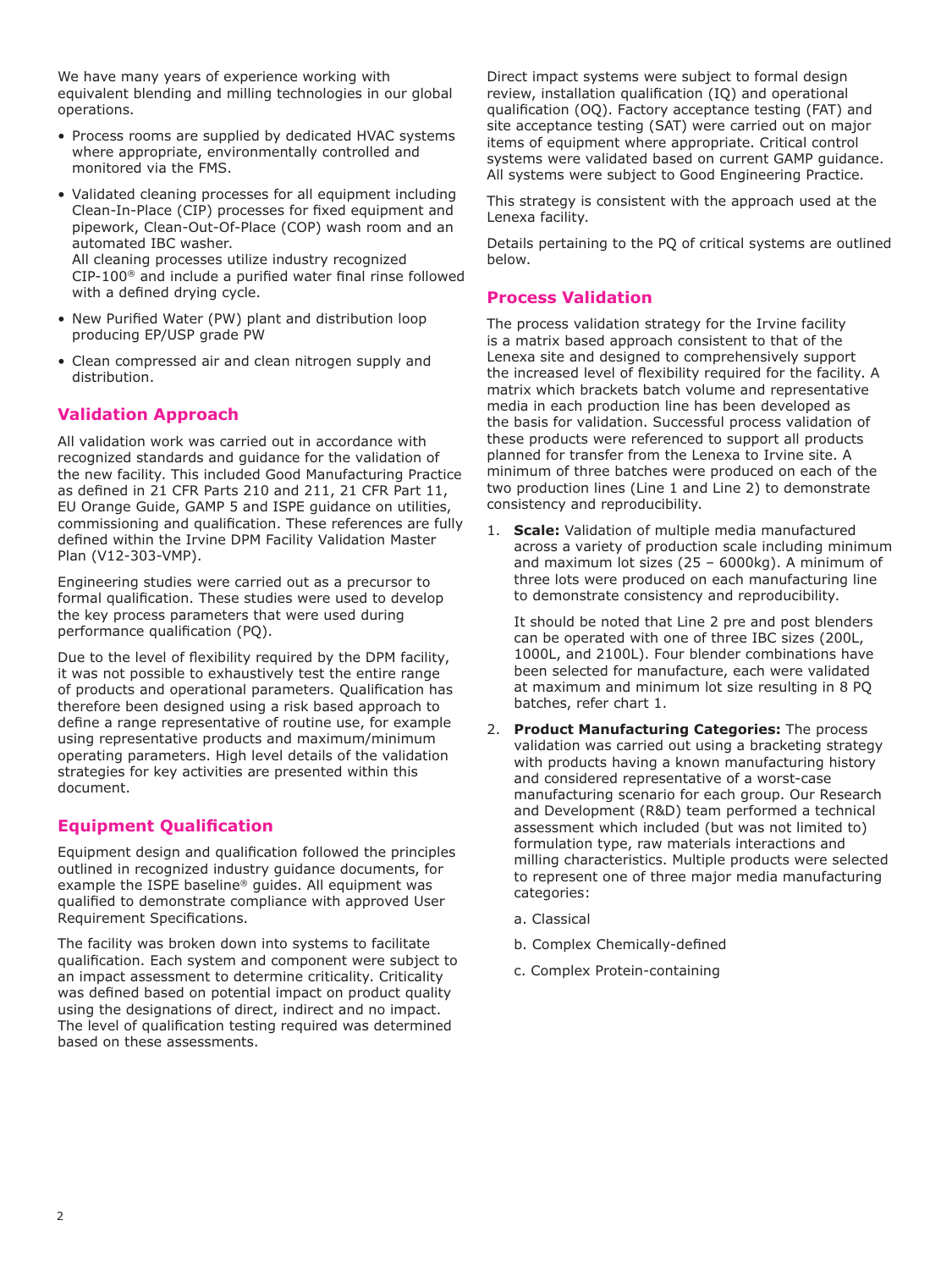## **Table 1. Process Challenges by Media Category**

| <b>Media Category</b>             | <b>Specific Process Challenges</b>                                              | <b>Number of Lots</b> |  |  |
|-----------------------------------|---------------------------------------------------------------------------------|-----------------------|--|--|
| Classical                         | Raw material interaction presenting milling challenge (RM)                      | 3                     |  |  |
|                                   | Low melting point raw materials presenting milling challenge (MP)               |                       |  |  |
|                                   | Growth promotion test as measure of manufacturing success (GP)                  |                       |  |  |
| <b>Complex Chemically-defined</b> | Chemically defined (CD)                                                         | 6                     |  |  |
|                                   | Raw material interaction presenting milling challenge (RM)                      |                       |  |  |
|                                   | Complex formulation subgroups providing additional manufacturing challenge (CF) |                       |  |  |
|                                   | Low melting point raw materials presenting milling challenge (MP)               |                       |  |  |
| <b>Complex Recombinant</b>        | Protein-containing (PC) and chemically defined (CD)                             | $\overline{2}$        |  |  |
| Protein-containing                | Complex formulation subgroups providing additional manufacturing challenge (CF) |                       |  |  |
|                                   | Low melting point raw materials presenting milling challenge (MP)               |                       |  |  |
|                                   | Growth promotion test as measure of manufacturing success (GP)                  |                       |  |  |

A total of 11 manufacturing lots using five media formulations representing specific process challenges (refer to Chart 1) were produced to assess the manufacturing process challenges as described above.



#### **Chart 1. Validation Runs per Product Manufacturing Category**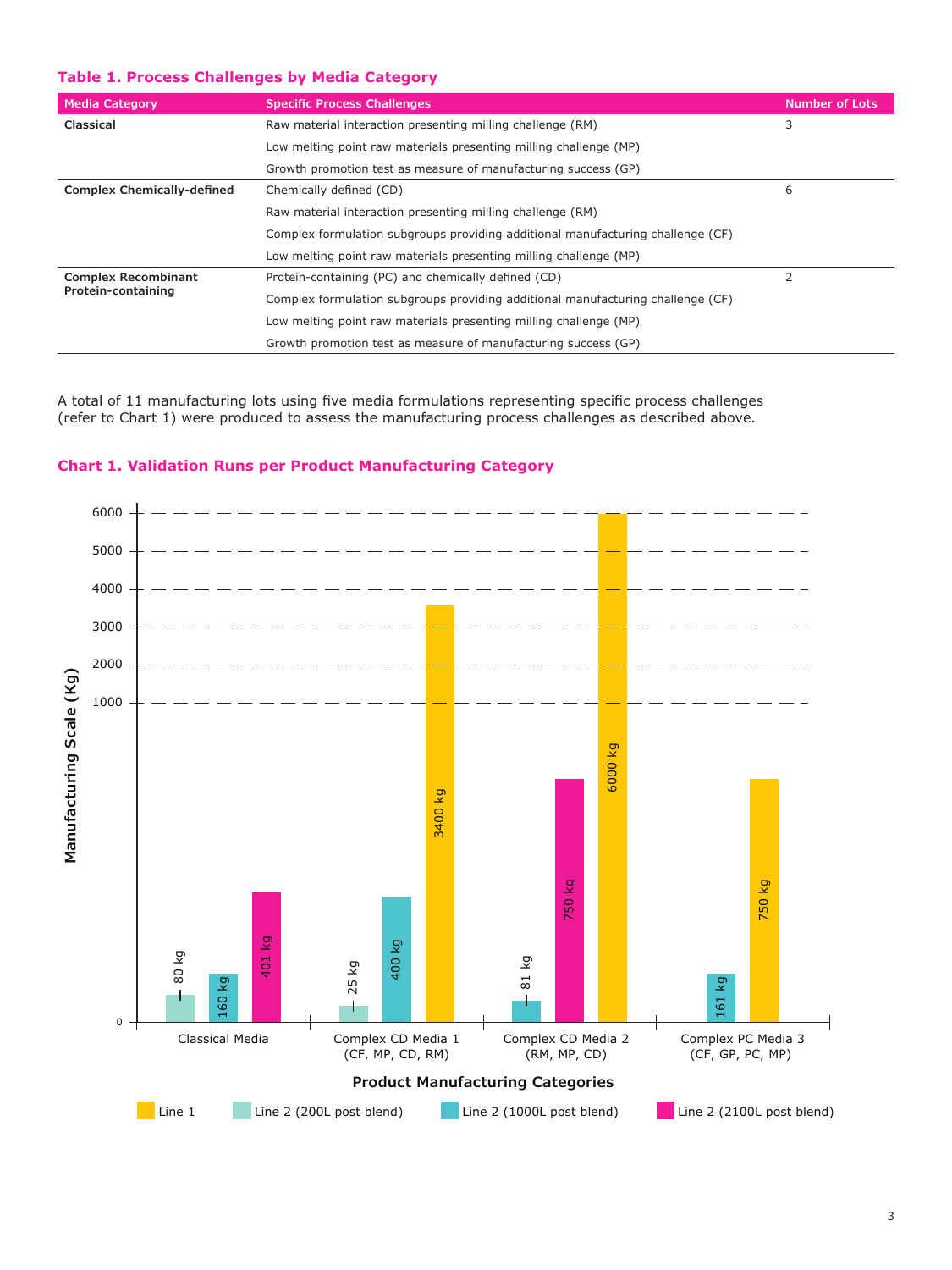- 3. **Analytical Assessment:** Each lot was assessed for the following:
	- a. Finished Product Specifications
	- b. Growth promotion
	- c. Product homogeneity (Refer to Table 2)
	- d. Particle Size Analysis

## **Table 2. Acceptance Criteria for Process Validation**

#### **Homogeneity Testing Acceptance Criteria**

| Amino Acids                    | $< 10\%$ RSD                                                                        |
|--------------------------------|-------------------------------------------------------------------------------------|
| <b>Vitamins</b>                | $< 10\%$ RSD                                                                        |
| <b>Trace Metals</b>            | $<$ 15% RSD                                                                         |
| Finished Product Specification | Pass                                                                                |
| Particle Size Analysis         | For Information Only; To be<br>reviewed for alignment with<br>Lenexa d90 quidelines |

Processes were controlled and validated based on critical process parameters identified during system impact assessments and defined during engineering studies. Where appropriate, these critical parameters for preblending, milling and post-blending were harmonized between Irvine and Lenexa. For example equivalent milling speed and product temperature specifications were applied. However, blending times were optimized based on equipment design at the Irvine facility.

Following post-blending of the batch, representative samples were taken throughout the packaging operation at specified intervals. A detailed sample plan was prepared in advance of PQ with a scientific rationale to justify sample and test requirements. Product homogeneity was evaluated by quantitative analysis of selected raw materials including amino acids, vitamins and trace metals. In addition, samples were tested against established finished product acceptance criteria, including growth promotion testing, where applicable. Pre-determined acceptance criteria was harmonized with those applied at Lenexa (Refer Table 2). Non-compendial test methods were validated prior to the PQ program and all internal test methods were harmonized with Lenexa.

In-process hold times were qualified to support routine production; this was built into the sample plan.

## **Case Study**

Following the successful completion of the above Performance Qualification, a Case Study was conducted to demonstrate the practical comparability between the Lenexa, Kansas and Irvine, Scotland dry powder media manufacturing sites. The case study includes the following:

- 1. Assessment of Chemical Composition
	- Amino Acids
	- Vitamins
	- Trace Metals
- 2. Cell Culture Growth & Viability
- 3. Finished Product Specifications
- 4. Particle Size Analysis

## **Cleaning Validation**

The cleaning validation strategy proposed for the DPM facility at Irvine is consistent with the approach used previously for cleaning validation at the Lenexa site.

Equipment cleaning processes were controlled and validated based on the critical parameters of Temperature, Action, Concentration and Time (TACT) and the associated Standard Operating Procedures.

Where appropriate, these critical cleaning parameters were harmonized between Irvine and Lenexa. For example equivalent cleaning agents and concentrations were used. However, temperature and time were optimized based on equipment design and engineering runs at Irvine.

A risk assessment was carried out by the Lenexa R&D team to identify representative products for the cleaning validation exercise. This assessment took into account the contamination risk to follow-on batches based on raw material solubility, concentration, production history at the Lenexa facility and ease of detection.

In conclusion a batch matrix which brackets batch volume and representative media in each production line was developed and used as a basis for validation (Refer Table 3). Validation of all automated and manual cleaning processes included triplicate runs to demonstrate consistent and repeatable cleaning across all batch sizes.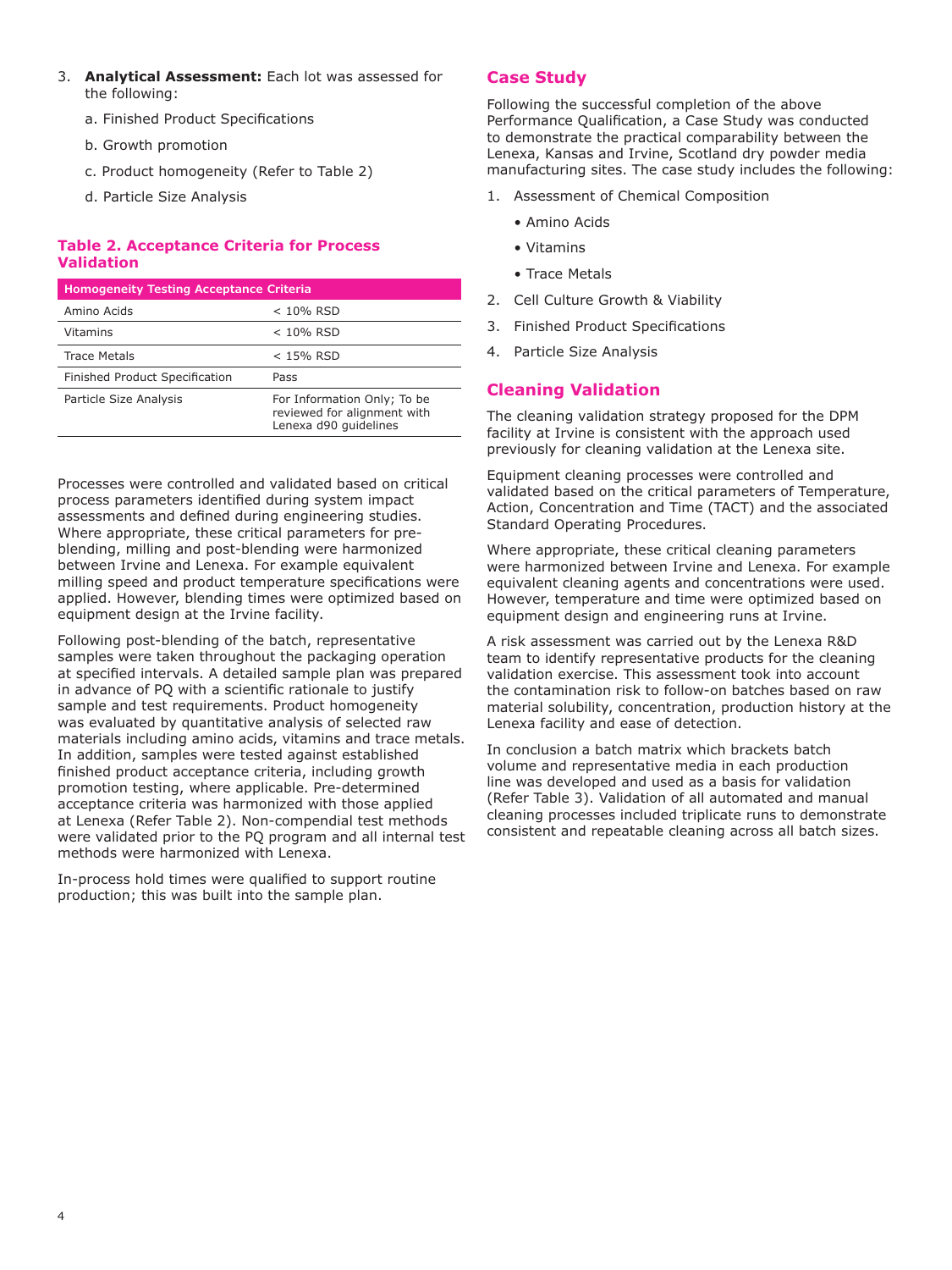## **Table 3: Cleaning Validation Batch Matrix**

|                                 |                    |                                                       | <b>Lot Size</b>                          | <b>Media Category</b>                             |                                       | <b>Product</b>                                    | <b>Cleaning Challenge</b> |  |
|---------------------------------|--------------------|-------------------------------------------------------|------------------------------------------|---------------------------------------------------|---------------------------------------|---------------------------------------------------|---------------------------|--|
| Line 1 CIP                      |                    |                                                       | Min                                      | Complex Protein-containing                        |                                       | 24365C                                            | MP, SOL, REP, PC          |  |
|                                 |                    |                                                       | Mid                                      |                                                   | Complex Chemically-defined            |                                                   | CF, MP, SOL, REP          |  |
|                                 |                    |                                                       | Max                                      | Complex Chemically-defined                        |                                       | Media 2                                           | CF, MP, REP, RM           |  |
| Line 2 CIP                      |                    |                                                       | Min                                      |                                                   | Media 1<br>Complex Chemically-defined |                                                   | CF, MP, SOL, REP          |  |
|                                 |                    |                                                       | Mid                                      | Complex Chemically-defined                        |                                       | CF, MP, SOL, REP                                  |                           |  |
|                                 |                    |                                                       | Max                                      | Complex Chemically-defined                        |                                       | Media 2                                           | CF, MP, REP, RM           |  |
| 200L IBC Cleaning<br>Validation |                    |                                                       | Min                                      | Complex Chemically-defined                        | Media 1                               |                                                   | CF, MP, SOL, REP          |  |
|                                 |                    |                                                       | Mid                                      | Classical                                         |                                       |                                                   | RM, MP, REP               |  |
|                                 |                    |                                                       | Max                                      | Classical                                         |                                       | D3187                                             | <b>REP</b>                |  |
| 1000L IBC Cleaning              |                    |                                                       | Min                                      |                                                   | Complex Chemically-defined            |                                                   | CF, MP, REP, RM           |  |
| Validation                      |                    |                                                       | Mid                                      | Complex Protein-containing                        |                                       | Media 2<br>24365C<br>MP, SOL, REP, PC             |                           |  |
|                                 |                    |                                                       | Max                                      | Complex Chemically-defined                        |                                       | Media 1                                           | CF, MP, SOL, REP          |  |
|                                 | 2100L IBC Cleaning |                                                       | Min                                      | Classical                                         |                                       | R0274<br>RM, MP, REP                              |                           |  |
| Validation                      |                    |                                                       | Mid                                      |                                                   | Complex Protein-containing<br>24365C  |                                                   | MP, SOL, REP, PC          |  |
|                                 |                    |                                                       | Max                                      |                                                   | Complex Chemically-defined            |                                                   | CF, MP, REP, RM           |  |
|                                 |                    |                                                       |                                          |                                                   |                                       |                                                   |                           |  |
| Key:                            | <b>CF</b>          |                                                       | Cleaning of complex subgroups, e.g. oils |                                                   | <b>REP</b>                            | Media representative of major classification      |                           |  |
|                                 | MP                 | Low melting point RMs potential for residue adherence |                                          |                                                   | PC                                    | Protein content poses cleaning challenge          |                           |  |
|                                 | SOL                |                                                       |                                          | Poor solubility RMs presenting cleaning challenge | <b>RM</b>                             | RM interaction potential poses cleaning challenge |                           |  |

Sample requirements and predetermined acceptance criteria for cleanliness were harmonized with those applied at Lenexa (Refer Table 4). All testing was carried out using validated test methods. Successful cleaning validation data based on this strategy, comprising passing test results and verified critical process parameters, were considered representative of all products transferred to the Irvine facility from Lenexa.

## **Table 4: Cleaning Validation Acceptance Criteria**

| <b>Test</b>  | <b>Purpose</b>                                                                           | <b>Sample Location</b>       | Acceptance<br>Criteria  |
|--------------|------------------------------------------------------------------------------------------|------------------------------|-------------------------|
| <b>TOC</b>   | To demonstrate removal of organic residues to acceptable levels                          | <b>Final Rinse</b>           | TBD <sup>2</sup>        |
|              |                                                                                          | Surface Swabs <sup>1</sup>   | TBD <sup>2</sup>        |
| Appearance   | To demonstrate removal of visible product residues                                       | Visible internal<br>surfaces | Visually Clean          |
| Conductivity | To demonstrate removal of cleaning agents and inorganic residues to acceptable<br>levels | Final Rinse                  | $\Leftarrow$ 3uS/cm     |
| Bioburden    | To demonstrate reduction to acceptable levels                                            | <b>Final Rinse</b>           | $\Leftarrow$ 100 cfu/mL |
| Endotoxin    | To demonstrate reduction to acceptable levels                                            | <b>Final Rinse</b>           | $\Leftarrow$ 0.25 EU/mL |

Clean and dirty hold times were defined and validated during this exercise to support routine production.